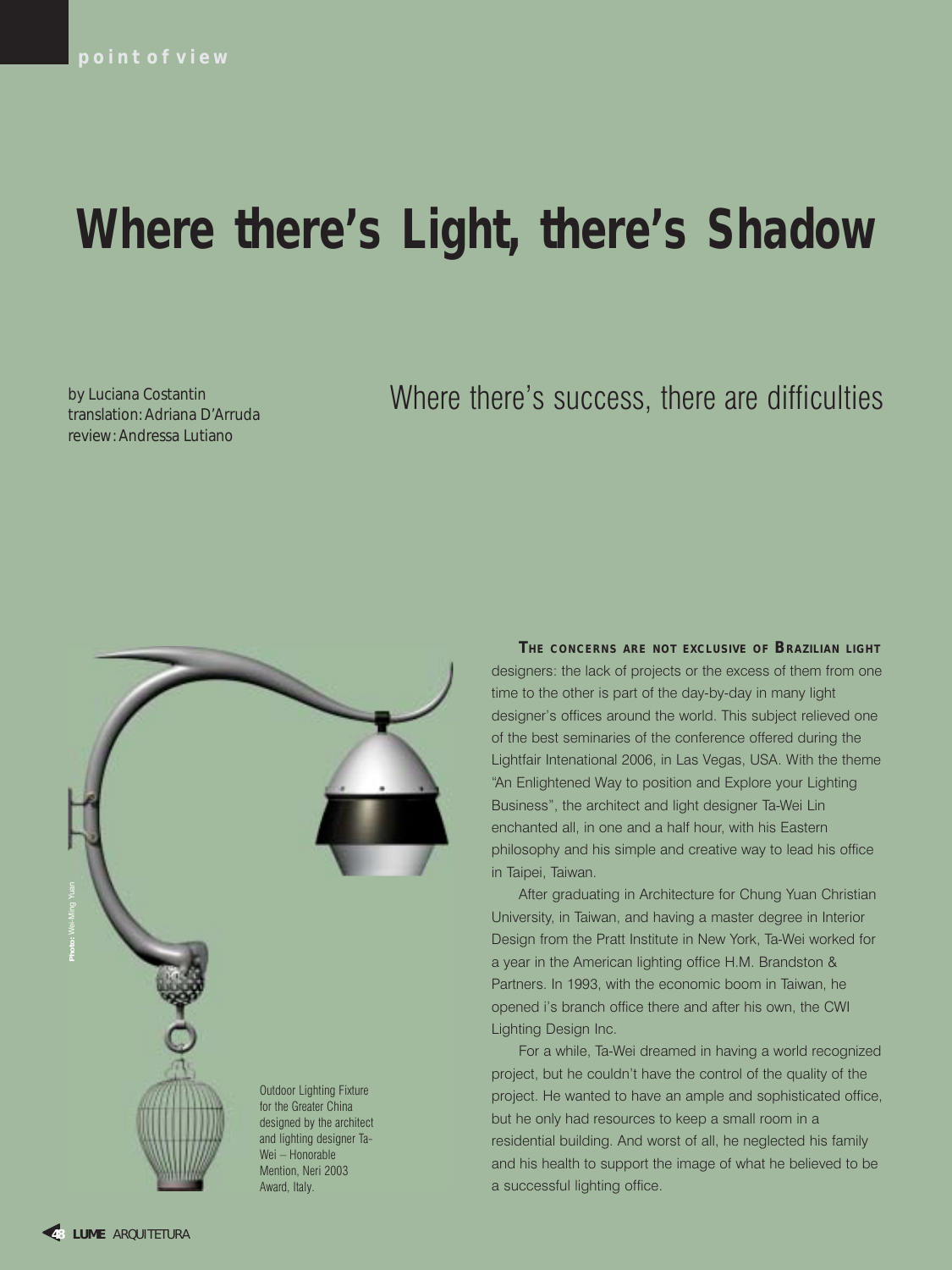# Buddhist philosophy

As well as in Brazil, in Taiwan, lighting design is a new profession and, therefore, more vulnerable to any movement of the market. In 2001, the economy in Taiwan went through a period of contraction that shook the optimistical scene drawn by him. Ta-Wei got to a point of questioning himself if he continued in the lighting field and started to live deeply a personal crisis, what he himself called, ironicly, of "crisis of the middle-age". In 2002, the H.M. Brandston & Partners closed the branch office in Taipei, as he had foreseen.

In this hour. I looked around the room and I perceived that, besides me, the majority of the listeners had identified with that narrative and were with an expression in their eyes wanting to say "I've already been through this" or "I am going through this at this very moment". From then on, we all became aware, wanting to know how that small and nice chinese had solved his problems.

For surprise of all, Ta-Wei started to speak on the Buddhist philosophy that says that the best form to resolve the problems is to stop and to look carefully to ourselves. Based on this, he created a "System of Internal Evaluation" where all the employees of the office, including him, could write what they think it was positive on themselves and on their colleagues. The results indicated the strong and weak points of each one and of the team as a whole, that helped to draw what he called "Specter of the Company", inspired in the specter of light colors, composed in seven areas: Technology, Design, Abilities, Promotion and Marketing, Services, Management and Quality control and Finances.

According to him, by the Buddhist philosophy, the best way to transform the negative thoughts in the middle of a crisis is to change the point of view, is to move away from the fixed ideas and habits. "This concept can transform the imperfections into asset for the company", he affirmed. To re-position the integrants of the team in accordance with their abilities was the first step. As result, he got more engaged and happy people with their new positions. The step after was to attack the weak points with a "Internal Program of Education". For the diverse areas he implanted specific actions.

#### **Tecnology**

In the technology area, Ta-Wei narrowed the communication channels with suppliers and manufacturers of lighting systems and invited them to speak on the new products, from time to time, for all the team.

As the majority of his employees did not have much



experience in lighting design, it was difficult to imagine and to foresee the illumination effects. Therefore, they had started to carry through tests and archetypes in real scale with equipment yielded for manufacturers and suppliers, what allowed to visualize the final result and to guarantee the quality of the project and, also, started to be a good form to convince customers and architects.

The use of softwares available in the market also was part of the program. Even understanding the illumination effects, the calculations carried through the computer check and validate what was projected. It started to be a basic requisite for all the team integrants to understand the meaning of the numbers printed in the calculations spread sheets, about uniformity, ratio and the relation of watts for square meter. When the project finishes a verification in the place is made to know if the results are the same ones foreseen and calculated.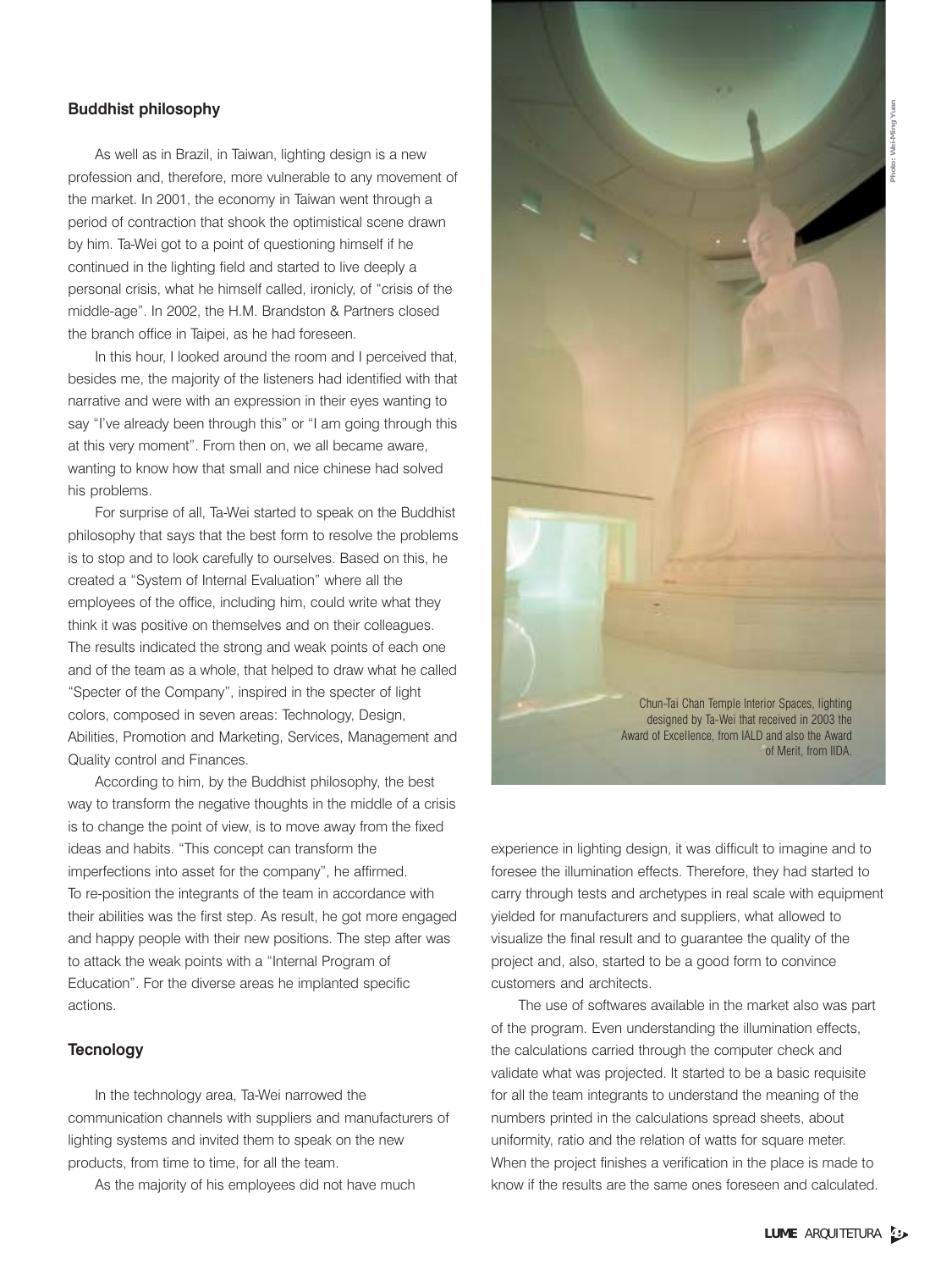

**Photos: divulgação CWI Lighting Design Inc**



Twice a month, the staff of the Ta-Wei's office sits down having tea, relaxing and sharing the information from international and national magazines subscribed. To keep the sense of humor, sessions of karaoke also has space on the schedule. Besides stimulating the good relationship, Ta-Wei has introduced an internal award, important incentive to the professionals of the time.

#### Design

Design started to be an important communication tool to convince the customers inside the In-ternal Program of Education. The design philosophy in Ta-Wei's office is based on using a phrase or a word to define the central concept of the project. "It is very easy for the team integrants, as architects and interior designers, to understand the intention of the project and to work together to reach the desired result", he affirms. With practical solutions and a touch of poetical sense, customer and designer become satisfied.

#### Abilities

To value the abilities was one of the strong points of Ta-Wei's new vision in search for a efficient process of production directed toward to the concern with the project presentation and the excellency of the services. With the perfectioning of the technique and the project intention more objective, the drawings presentation started to reflect the finished project. A simplified check-list with each phase of the project was created, its sub-phases and spaces to fill, where everybody

could follow the project closely and give fast answers to the architects and customers. Moreover, the notations made in the working-field had changed into small memorial descriptions with pictures for all the team integrants to clearly visualize what had to be done.

# Promotion and Marketing

Ta-Wei intended his projects to be divulged with more frequency. First appeared the idea to publish a book, what was soon discarded because of the difficulty to up-date it as the years went by. It was when the idea to make a table calendar appeared . Every year, 12 finished projects are selected and the pictures come followed by a small description. "The calendar does not only serve as a promocional material, but also as a reminder, to look at and to reflect on our improvement and perfectioning each day", he prouds.

Another way to promote the office would be to have some projects awardees. "Difficult Goal to be reached quickly", confesses. Demonstrations and innovations in design were necessary to convince and cheer all the team and to make him feel comfortable to subscribe the projects. Even without having the experience of a awarding, he started to prepare briefings and projects presentations as the competitions ask for, it was a way to defy his team and to measure the design quality. After participating in many competitions, they had finally started to receive awards, as: Award of Merit in External Illumination for the Control Yan's project and for the Musician's Apartment in Internal Illumination, both in 2002 and granted by the IIDA (Interior International Design Association); Award of Excellency granted by the IALD (International Association of Lighting Designers) for the Chung Tai Chan Temple project in 2003, that also received the Award of Merit for the IIDA in the same year; Honorable mention of the Neri Award 2003 (Italy) Light-fixture for Greater China External Area; Award of Merit of the IIDA for the Chin-Sui Rest Stop project and the work in the Kaohsiung Tower of Light in 2004.

With the awardings, the so desired international publications came: cover of the magazines Mondo and Professional Lighting Design.

# **Services**

"Our service was better than what we imagined". Patience and perseverance are secrets of excellent attendance and customer satisfaction. But Ta-Wei alert "Know how to dose these ingredients" and cited an example where they had not been applied in the certain dose: the Gi-Lou bridge project was initiated in 1995 and was paid only this year.